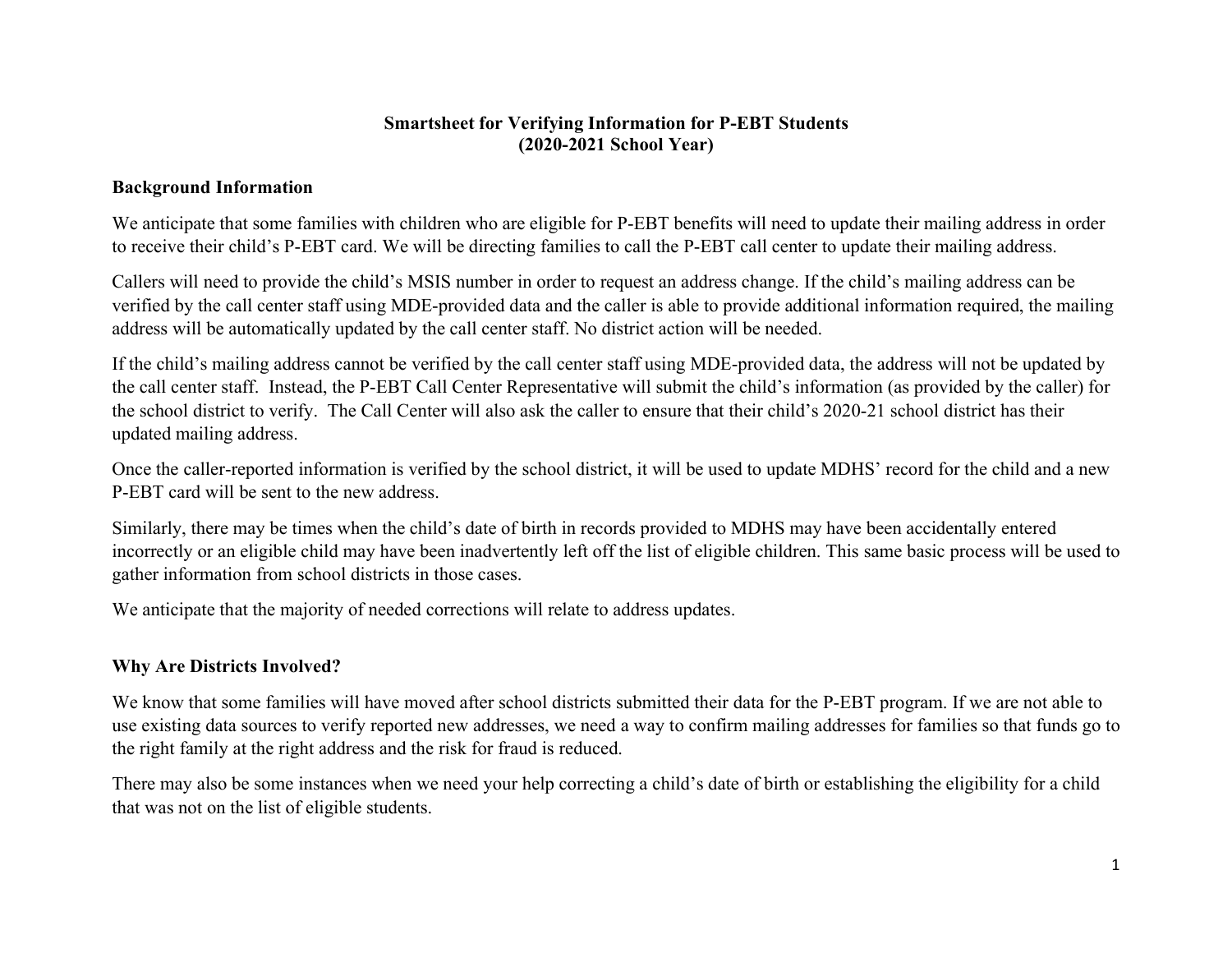### What tool will districts use to review data and submit responses?

MDHS is providing a Smartsheet tool to ensure the information from the P-EBT call center can be quickly and easily provided to school districts and then seamlessly submitted to the P-EBT card vendor. Smartsheet allows information contained on one spreadsheet to be shared with only the users that should have access to that information. This means we are able to ensure you only have access to see and update information for the children that attended your school district in 2020-21. More information about Smartsheet's security is available below.

## Responsible Party

The Mississippi Student Information System (MSIS) Coordinator in each school district is responsible for confirming whether the information provided by the caller to the P-EBT call center is correct by noon each Friday. The responses confirming the information in Smartsheet will be submitted to the P-EBT vendor at the end of the day each Friday. All updates made after noon each Friday will be included in the submission for the following week.

### Overview of the Update Process

- The MSIS Coordinator in your district will receive an email every week on Tuesday at 5 a.m. This email will have the subject line: P-EBT Requests for Confirmation
- The email will have a link to a secure, online spreadsheet called a "Smartsheet" that lists students that need information confirmed. Only students that were in that district during the 2020-21 school year will be listed.
	- o The email and link cannot be forwarded to anyone else. The link will only work for the designated person.
	- o If you have not used Smartsheet before, you will need to create a login the first time you use the system. Smartsheet is free to use.
- The new address reported for that student will be listed on the Smartsheet. The district contact person will be asked to simply indicate whether they are able to confirm this address.
- For cases where a student date of birth may need to be updated, you will be asked to confirm the reported date of birth.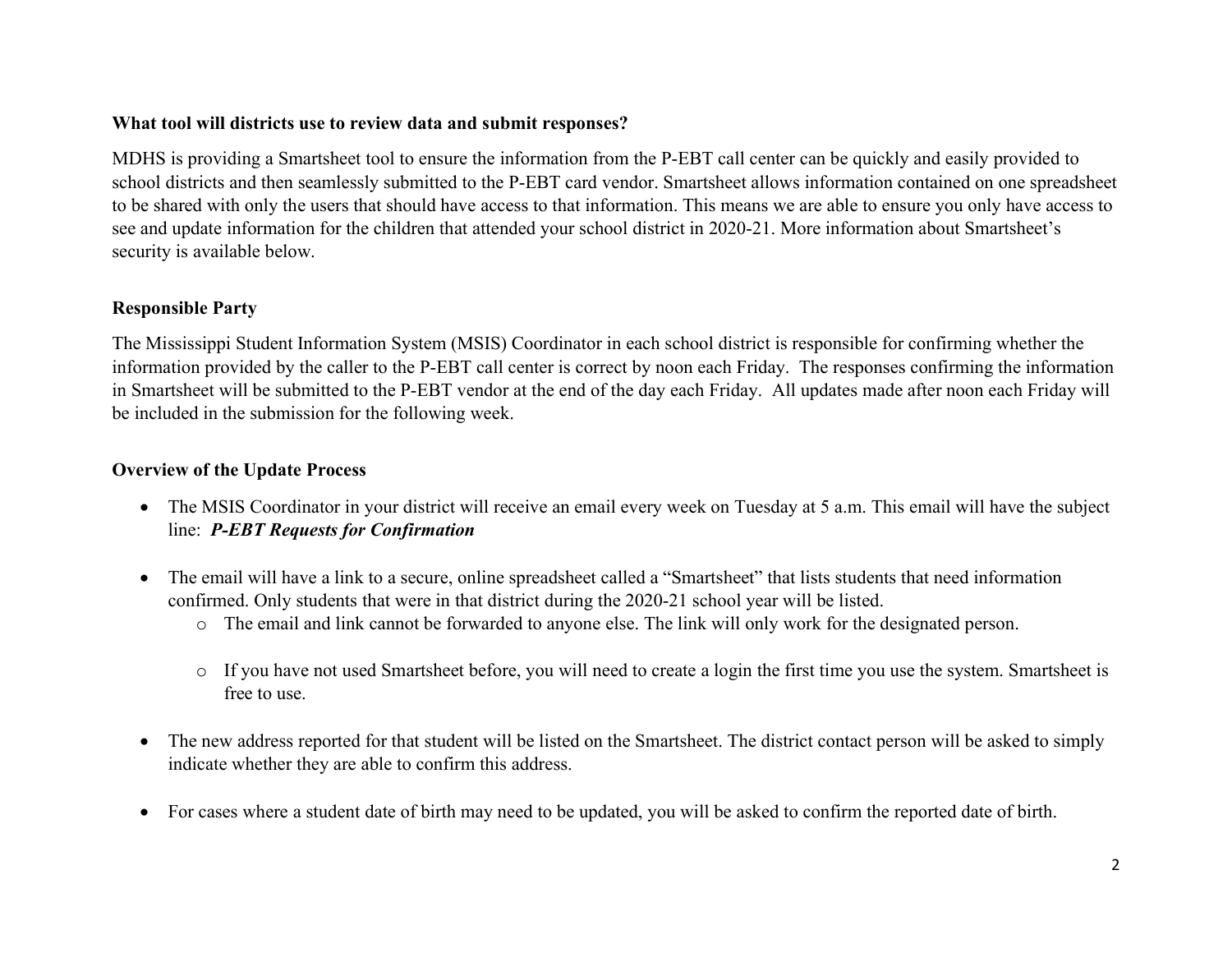- For cases where a student's eligibility is in question, you will be asked to confirm several pieces of reported information for that student.
- We are asking that districts submit responses no later than Friday at 12 p.m. each week.
- This process is likely to go on throughout the fall semester as we work to correct any mailing issues.

## Update Field Names and Options

You will not be asked to input new data for the listed students. You will only be asked to confirm data provided by the caller to the P-EBT call center. For each child listed, you may be asked to confirm an address, a date of birth, or eligibility.

- If the child's address needs to be confirmed, you will review the new address provided by the caller and then complete the "School District Response for Address" field using the drop down menu provided, indicating whether or not the address is confirmed.
- If the child's date of birth needs to be confirmed, you will review the new date of birth provided by the caller and then complete the "School District Response to Reported DOB" field using the drop down menu provided, indicating whether or not the date of birth is confirmed.
- If the child's eligibility needs to be confirmed, you will review all of the information provided for the child and then complete the "School District Response for Eligibility" field using the drop down menu provided, indicating whether or not the child is eligible to receive P-EBT benefits.

You will need to update only the district response field(s) that are blank for each child listed. Some fields will state: "No Update Needed." Please do not update those fields.

## After you have updated the appropriate field, click "Completed by School District" and click Save.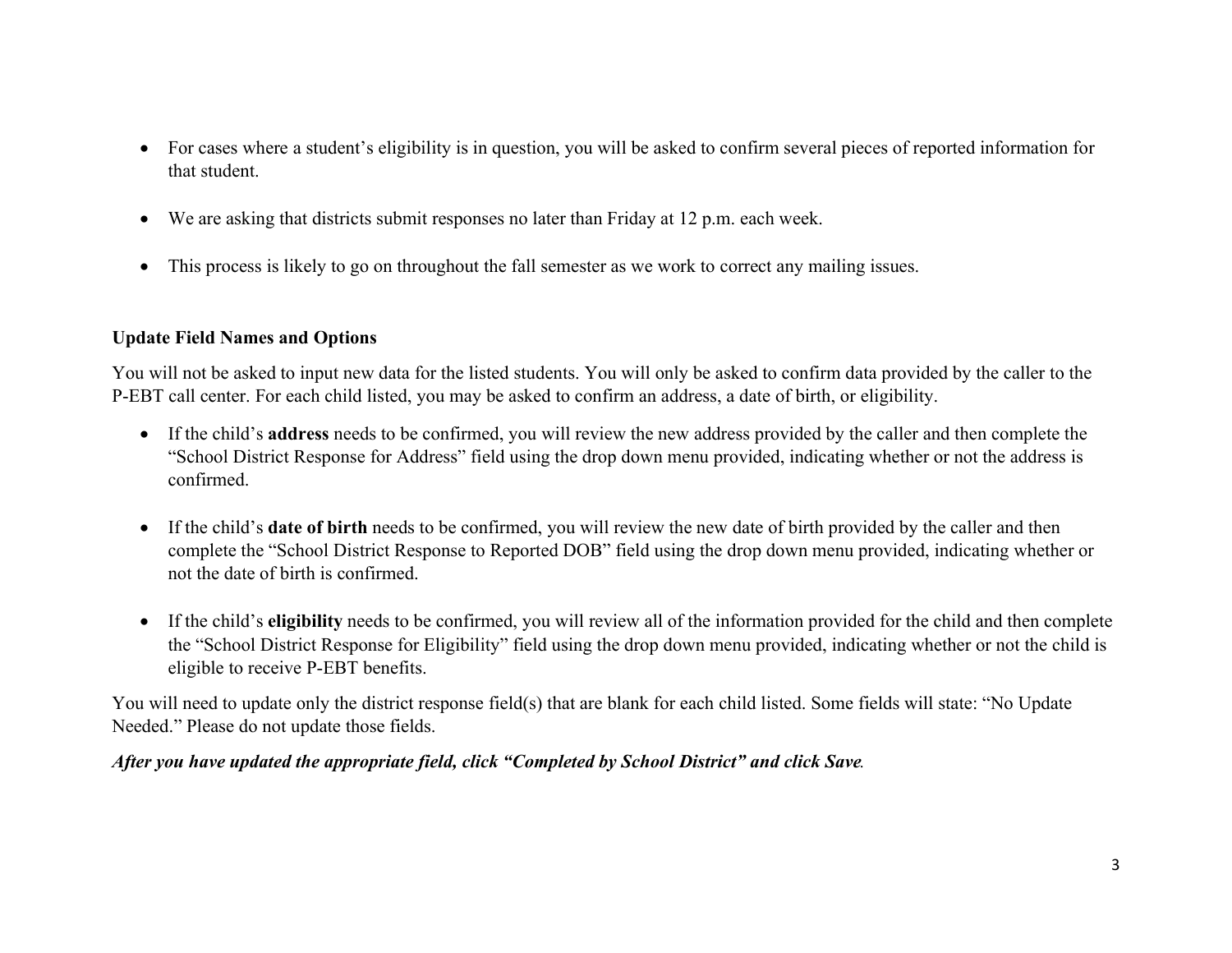# District Response Options

Please use the table below to understand each of the district response fields in the Smartsheet and the available options:

| <b>Field Name</b>               | <b>What is Being Questioned</b>                      | <b>Options You May Select</b>   | <b>What it Means</b>                     |
|---------------------------------|------------------------------------------------------|---------------------------------|------------------------------------------|
| <b>School District Response</b> | The caller is reporting a                            | Yes, Address Confirmed,         | You have confirmed the address in        |
| for Address                     | different address than the                           | Send P-EBT                      | Smartsheet is correct in your records or |
|                                 | one that was submitted to<br>MDHS.                   |                                 | with the parent/guardian.                |
|                                 |                                                      | No, Reported Address Not        | You have not yet been able to find the   |
|                                 |                                                      | <b>Yet Confirmed</b>            | address in Smartsheet in your records    |
|                                 |                                                      |                                 | or discuss with the parent/guardian.     |
|                                 |                                                      |                                 | Note: These cases will remain on your    |
|                                 |                                                      |                                 | list for the next week's review.         |
|                                 |                                                      | No, Reported Address is         | You have confirmed the address in        |
|                                 |                                                      | Incorrect                       | Smartsheet is not correct through        |
|                                 |                                                      |                                 | contact with the parent/guardian.        |
|                                 |                                                      | <b>Cannot Locate Student in</b> | You cannot find the student in your      |
|                                 |                                                      | Records                         | records.                                 |
|                                 |                                                      | No Update Needed                | You should ignore this field. Do not     |
|                                 |                                                      |                                 | make changes to this field.              |
| <b>School District Response</b> | The caller is reporting a                            | Yes, Reported DOB               | You have confirmed the date of birth     |
| to Reported DOB                 | different date of birth than                         | Confirmed                       | listed on the Smartsheet is correct in   |
|                                 | what was submitted to                                |                                 | your records or with the                 |
|                                 | MDHS (he/she cannot use<br>the card until the DOB is |                                 | parent/guardian.                         |
|                                 |                                                      | No, Reported DOB Not Yet        | You have not yet been able to find the   |
|                                 | corrected).                                          | Confirmed                       | DOB in Smartsheet in your records or     |
|                                 |                                                      |                                 | discuss with the parent/guardian.        |
|                                 |                                                      | No, Reported DOB is             | You have confirmed the date of birth     |
|                                 |                                                      | Incorrect                       | in Smartsheet is <b>incorrect.</b>       |
|                                 |                                                      | <b>Cannot Locate Student in</b> | You cannot find the student in your      |
|                                 |                                                      | Records                         | records.                                 |
|                                 |                                                      | No Update Needed                | You should ignore this field. Do not     |
|                                 |                                                      |                                 | make changes to this field.              |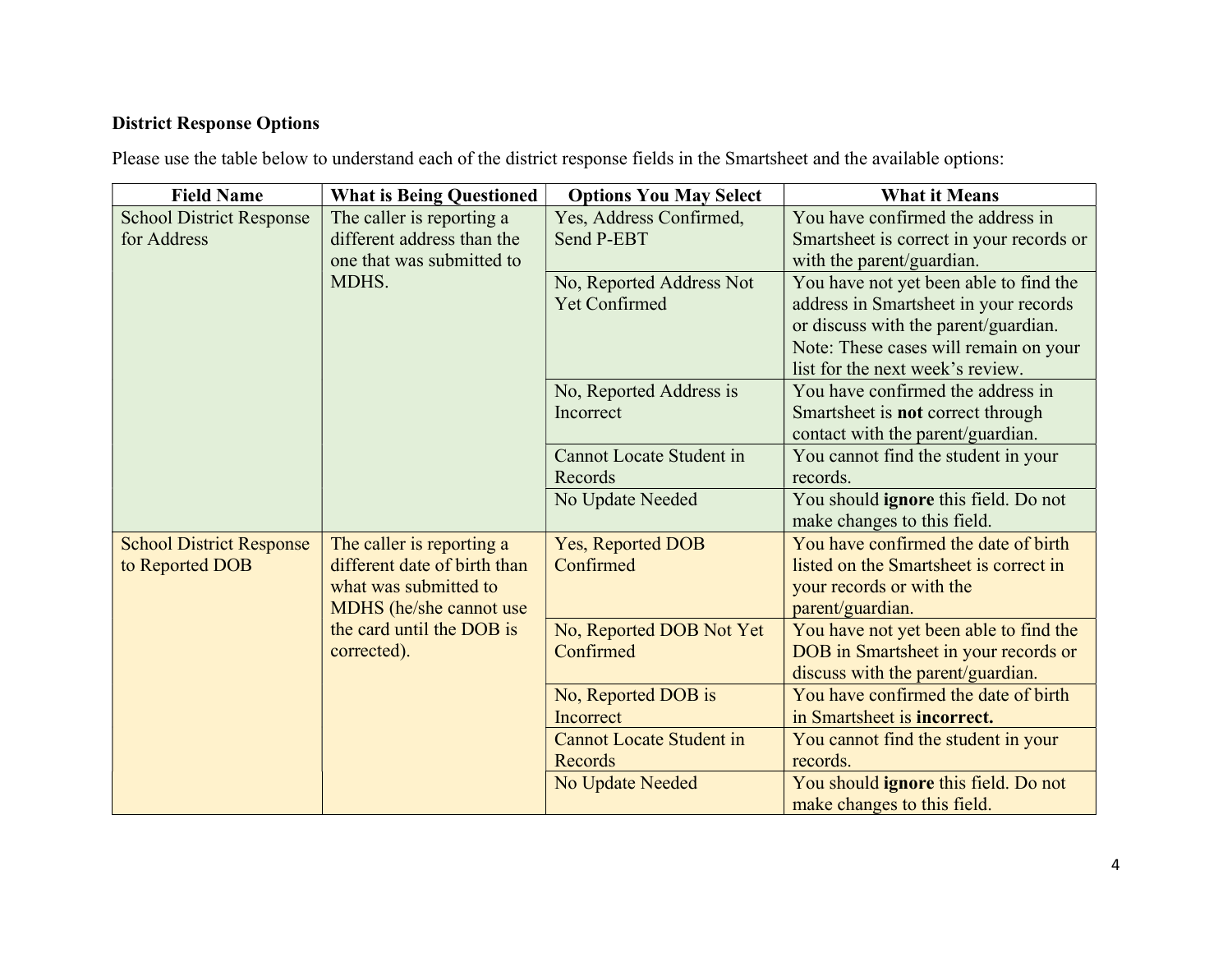| <b>School District Response</b><br>for Eligibility<br>on the list provided to<br>MDHS.<br>parameters around the | The caller is reporting an<br>eligible child that was not<br>Note: There will be strict | Yes, Child Attended and<br>Eligible for FRPL     | You have reviewed all data fields for<br>this child and confirmed both that the<br>child attended your school during the<br>2020-2021 school year AND was<br>eligible/enrolled in the National School<br>Lunch Program. |
|-----------------------------------------------------------------------------------------------------------------|-----------------------------------------------------------------------------------------|--------------------------------------------------|-------------------------------------------------------------------------------------------------------------------------------------------------------------------------------------------------------------------------|
|                                                                                                                 | types of situations in which<br>eligibility can be disputed.                            | No, Child Did Not Attend or<br>Not FRPL Eligible | You have reviewed all data fields for<br>this child and confirmed the child did<br>not attend your school during the<br>2020-2021 school year OR was not<br>eligible/enrolled in the National School<br>Lunch Program.  |
|                                                                                                                 |                                                                                         | Cannot Locate Student in<br>Records              | You cannot find the student in your<br>records.                                                                                                                                                                         |
|                                                                                                                 |                                                                                         | No Update Needed                                 | You should ignore this field. Do not<br>make changes to this field.                                                                                                                                                     |

## Update Deadlines

You can update the Smartsheet anytime by logging in at the link below. A reminder will be sent each week on Tuesdays at 5 a.m. to the MSIS Coordinator. All updates must be made no later than noon each Friday to be sent to the P-EBT vendor that week.

## Accessing the Smartsheet

In order to review information for the children who attended your school district during the 2020-21 school year, you can copy and paste the link below into your web browser:

## https://dynamicview.smartsheet.com

You will need to login. If you already have a Smartsheet account, use the same credentials you use to access that account.

If you do not yet have a Smartsheet account, please create one. It is free. Here is the link to sign up: https://app.smartsheet.com/b/signup.

• After you login, your sheet will be listed as a "view." The name of the sheet is "P-EBT Requests for Confirmation."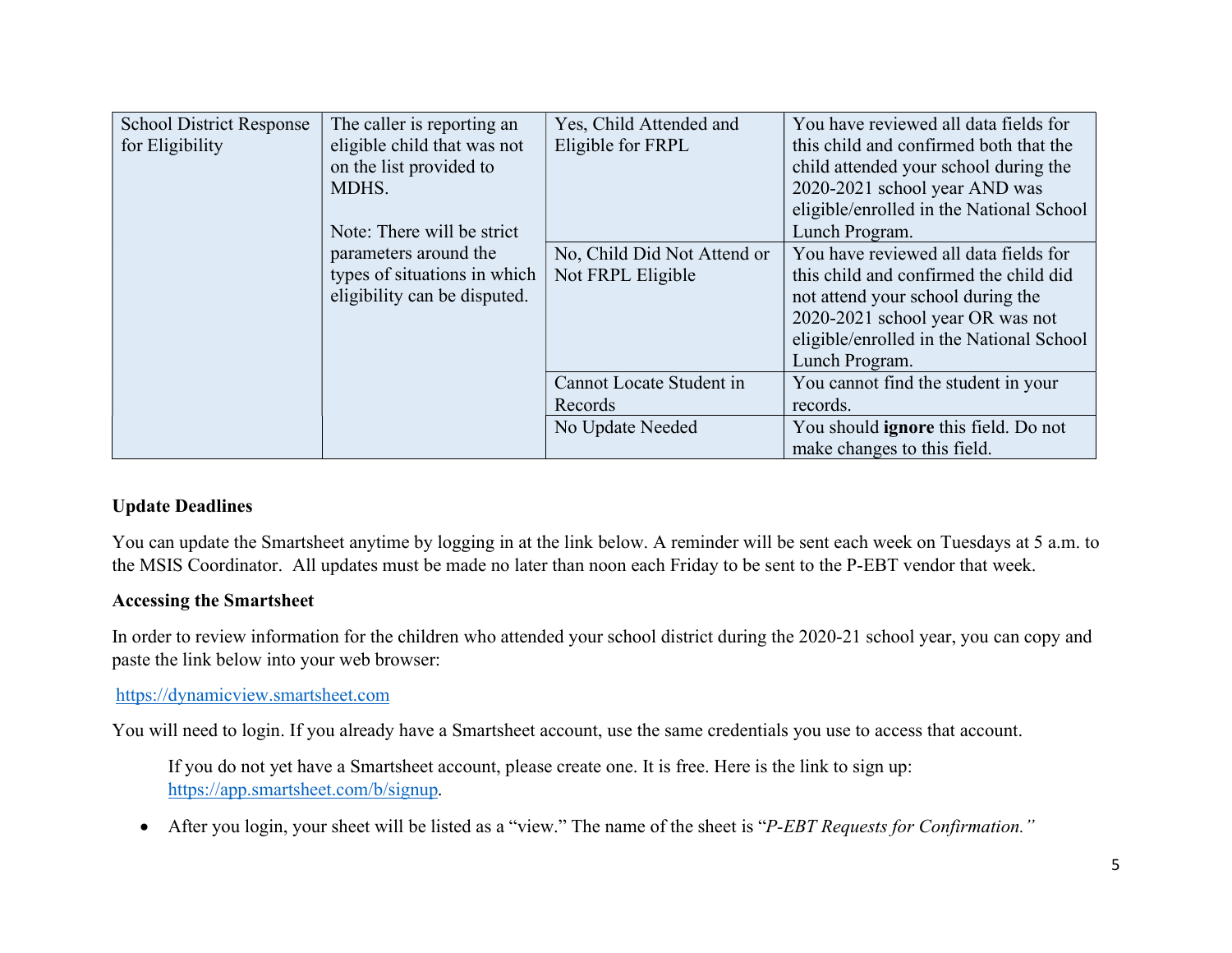### **Questions**

If you have additional questions or need help, please contact the following:

Smartsheet/address changes:

Breanne Anderson at MDHS Breanne.Anderson@mdhs.ms.gov

## For MSIS questions:

MDEAPPS Help Desk mdeapps@mdek12.org 601-359-3487 (MDE OTSS)

## For Student F/R eligibility questions:

Marianna Chauvin mchauvin@mdek12.org 601-576-4955 (MDE Office of Child Nutrition)

# Smartsheet's Security Details

The following security and privacy-related audits and certifications are applicable to the Smartsheet Cloud-Based Platform and services.

- ISO27001/27701/27018: Smartsheet undergoes an annual audit resulting in certification against ISO standards. The resulting certificates address our ISMS, our PIMS, and PII protection.
- SOC 2/SOC 3: Smartsheet undergoes annual examination and testing as part of the SOC auditing process. The resulting external audit reports attest to the design and operating effectiveness of internal controls across our business, including security, availability, and confidentiality.
- DoD/DISA Impact Level 4 (IL4): Smartsheet has received an ATO with the Department of Defense at IL-4. This specifies the applicability of the service for data classified at the level of Controlled Unclassified Information or lower.